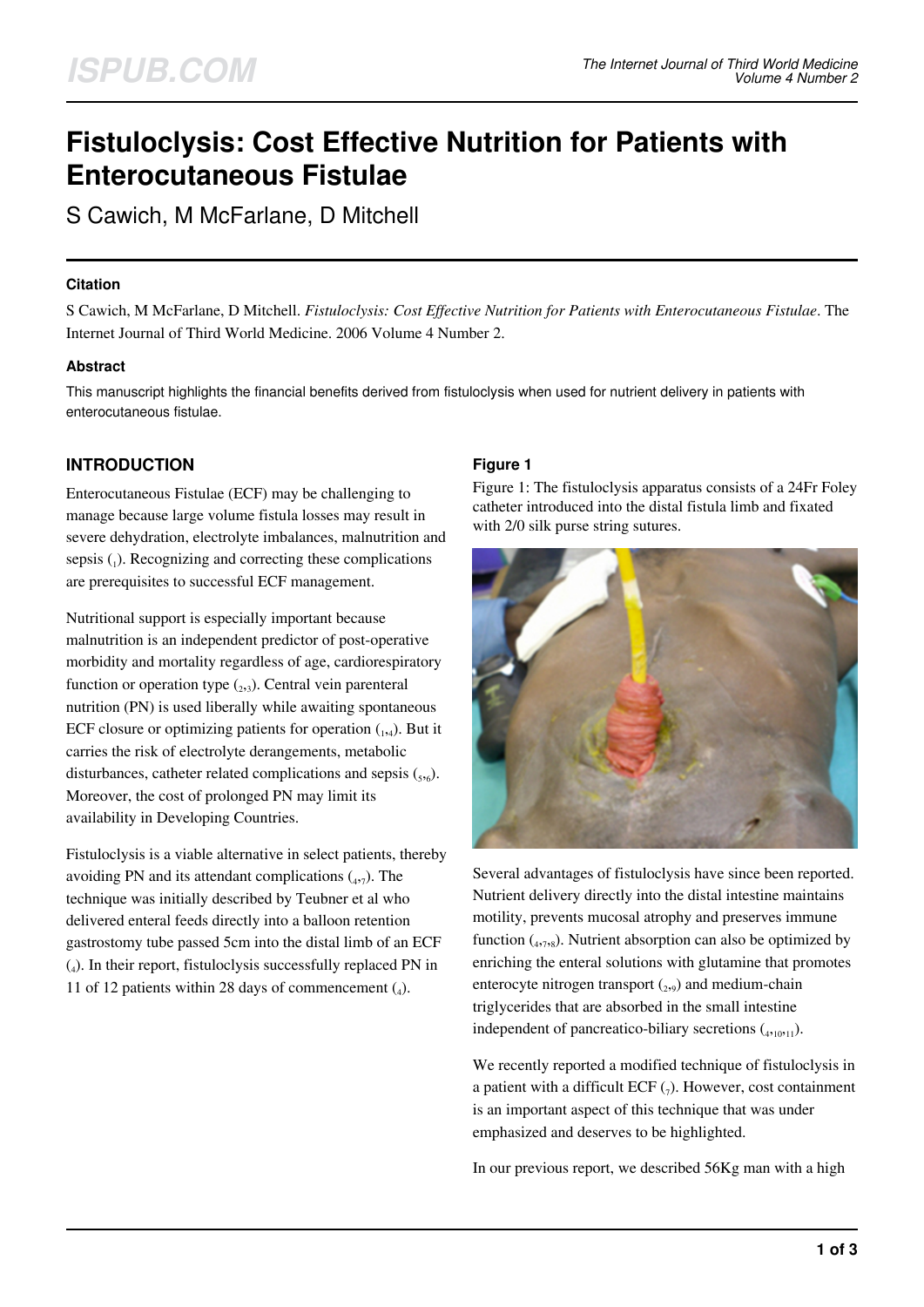output ECF after emergency laparotomy. He required nutritional support with estimated daily energy requirements of 1,950Kcal and 95 grams of protein daily according to American Society for Parenteral and Enteral Nutrition guidelines  $_{12}$ ). The caloric goals were met by central vein PN, using 4.25% Aminosyn-II® with electrolytes in 25% Dextrose with Calcium (136Kcal, 4.25gm proteins and 25gm Dextrose per 100mls: Hospira Inc., USA).

After three days, financial constraints prompted us to employ fistuloclysis using polymeric feeds (Jevity®, 1Kcal/ml, 300mOsm/Kg, containing medium chain triglycerides: Colombus, Abbott Laboratories, USA) administered at a rate of 160mls hourly for 12 hours per day to meet caloric goals. Fistuloclysis successfully supported this patient nutritionally and he went on to have definitive repair of the ECF after 50 days.

In order to evaluate the cost of nutritional support in this patient we estimated the cost of each feeding solution at the retail sale price from local commercial distributors (Cari-Med Ltd, Kgn 5, Jamaica). This patient required 1.5L of 4.25% Aminosyn-II® daily that is sold at a retail price of \$83.58 US (\$5,516.28 Jamaican dollars). On the other hand, he required 1,950 mls of Jevity® daily that is sold at a retail price of \$19.29 US (\$1,273.14 Jamaican dollars) approximately 23% the cost of PN solutions. Using fistuloclysis, we delivered adequate nutrition to this patient with savings of \$64.29 US daily or \$3,214.50 US for the 50 day supplementation period.

Although we did not consider the cost of equipment, we expect them to be greater for PN because fistuloclysis can be carried out with simple equipment that is easily available on any hospital ward, in our case a urinary Foley catheter and intravenous fluid delivery set. The additional costs associated with central line placement are abolished with fistuloclysis. And the complicated sterile procedures that are required to prepare PN solutions can be avoided since

appropriate elemental feeding solutions are readily available commercially.

The ability of fistuloclysis to effectively meet nutritional demands in patients with ECF coupled with the cost containment is important. This has significant implications in Caribbean Countries where health care delivery is often limited by financial constraints. We feel that surgeons managing any patient with ECF should consider this route of nutrient delivery in appropriate patients.

#### **References**

1. Foster CE, Lefor AT. General Management of Gastrointestinal Fistulas. Surg Clin North Am. 1996; 76(5): 1019-1033.

2. Ward N. Nutrition support to patients undergoing gastrointestinal surgery. Nutr J. 2003; 2: 18-22. 3. Giner M, Laviano A, Meguid MM, Gleason JR. In 1995 a correlation between malnutrition and poor outcome in critically ill patients still exists. Nutrition. 1996; 12: 23-9. 4. Teubner A, Morrison K, Ravishankar HR, Anderson ID, Scott NA, Carlson GL. Fistuloclysis can successfully replace parenteral feeding in the nutritional support of patients with enterocutaneous fistula. Br J Surg 2004; 91: 625-631. 5. Carlson GL. Surgical Management of Intestinal Failure. Proc Nutr Soc. 2003; 62(3):711-18. 6. McClave SA, Snider H, Owens N, Sexton LK. Clinical Nutrition in Pancreatitis. Dig Dis Sci. 1997; 42: 2035-2044. 7. Cawich SO, McFarlane MEC, Mitchell DIG. Fistuloclysis: A Novel Approach to the Management of Enterocutaneous Fistulae. Internet J Surg. 2007; awating publication.

8. Mettu, SR. Correspondence: Fistuloclysis can replace parenteral feeding in the nutritional support of patients with enterocutaneous fistula. Br J Surg. 2004; 91(9): 1203. 9. Vu MK, Verkijk M, Muller ES, Biemond I, Lamers CB, Masclee AA. Medium chain triglycerides activate distal but not proximal gut hormones. Clin Nutr 1999; 18: 359-363. 10. Jiang ZM, Cao JD, Zhu XG, Zhao WX, Yu JC, Ma EL, et al. The impact of alanyl-glutamine on clinical safety, nitrogen balance, intestinal permeability, and clinical outcome in postoperative patients: a randomised, doubleblind, controlled study of 120 patients. JPEN 1999; 23: S62-66.

11. Jeppesen PB, Mortensen PB. The influence of a preserved colon on the absorption of medium chain fat in patients with small bowel resection. Gut 1998; 43: 478-483. 12. American Society for Parenteral and Enteral Nutrition (ASPEN). Guidelines for the Use of Parenteral and Enteral Nutrition in Adult and Pediatric Patients. JPEN. 2002; 26: (Suppl 1).